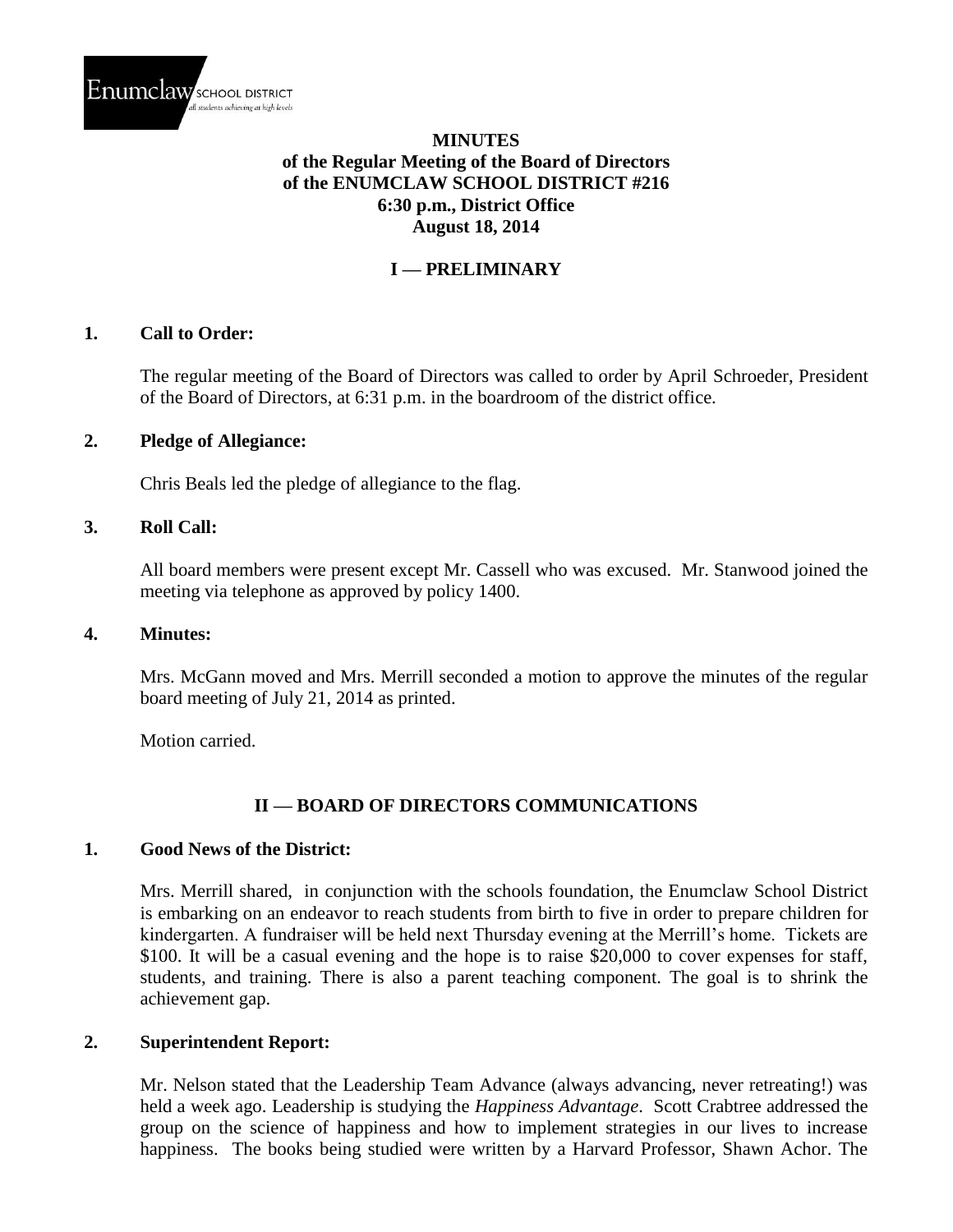morning was spent learning how to increase student learning. Mr. Nelson pointed out the paintings on the back wall that were created by the Leadership Team. They represented gems of learning from the books. Mr. Nelson invited the community to attend District Day on August  $28<sup>th</sup>$ at 8:45 am to hear Mr. Crabtree present. Several organizations have jumped on board and will be sending representatives. This will be a great start to the school year and is a continuation of the Rachel's Challenge initiative.

The New Teacher Breakfast is August 25 at 7:30 a.m. at the VFW. Tickets are \$15.00. It is an opportunity for the community and district to welcome new staff. It also gives the community an opportunity to connect staff to local businesses.

September  $2<sup>nd</sup>$  is the first day of school! We are into the final 14 days of summer. Kat and Gia will begin their senior and junior years.

# **3. DARE Program Presentation:**

Black Diamond Police Chief, Jamey Kiblinger and Sergeant Brian Lynch presented. The invitation to present stemmed from a conversation with Mrs. McGann. Chief Kiblinger shared that the program has been around since 1983. Although the program has a strong anti-drug and alcohol message, the most important part of what they do is building relationships with students. They are a comfortable presence at Black Diamond Elementary and the students are happy to have the police in their building. Though some might think the program does not work, Sergeant Lynch disagrees. For many of the 250 students who have gone through the program, he was the only male role model they had. He believes implementing the DARE program across the district would be a benefit. Student Griffin Johnson gave a compelling testimony regarding a situation he found himself in and was able to fall back on his DARE training to stand strong and say no to drugs and alcohol. Mr. Beals commented that he remembers how the police became a part of the culture of the school with their presence. These were the unannounced consequences and connections that occurred. Mrs. McGann shared that the police are involved positively in the community. Gia Landis shared how positive the DARE program was for her and her siblings. Mr. Nelson remarked that it is how the program is being facilitated at Black Diamond that makes the difference. He thanked Chief Kiblinger and Sergeant Lynch from the bottom of his heart for the impact they are making on our students.

## **4. Improving Student Learning Process 2014-15:**

Mr. Nelson introduced Mr. Beals and Mr. Parker to share the dynamics that are being used to improve student learning. Building leaders will be doing these things in the coming months.

Three targets were shared:

- 1. Understand our focus for this year's SIP process
- 2. Learn about the "tools" we use to understand our student achievement data
- 3. Know when you can expect more information and updates

Details were shared regarding each of these targets. The SIPs will be presented at the November board meeting and the board will be receiving updates from each school at work studies this year. Mrs. McGann said the potential is very exciting and Mrs. Merrill added that this is a huge improvement over the SIP process from ten years ago. Mr. Nelson commented that the board will be hearing a lot about the state components from WSSDA and at regional meetings. The question to districts is how to take all the pieces, integrate them and develop a system-wide improvement process. The district is working to make the SIPs viable documents.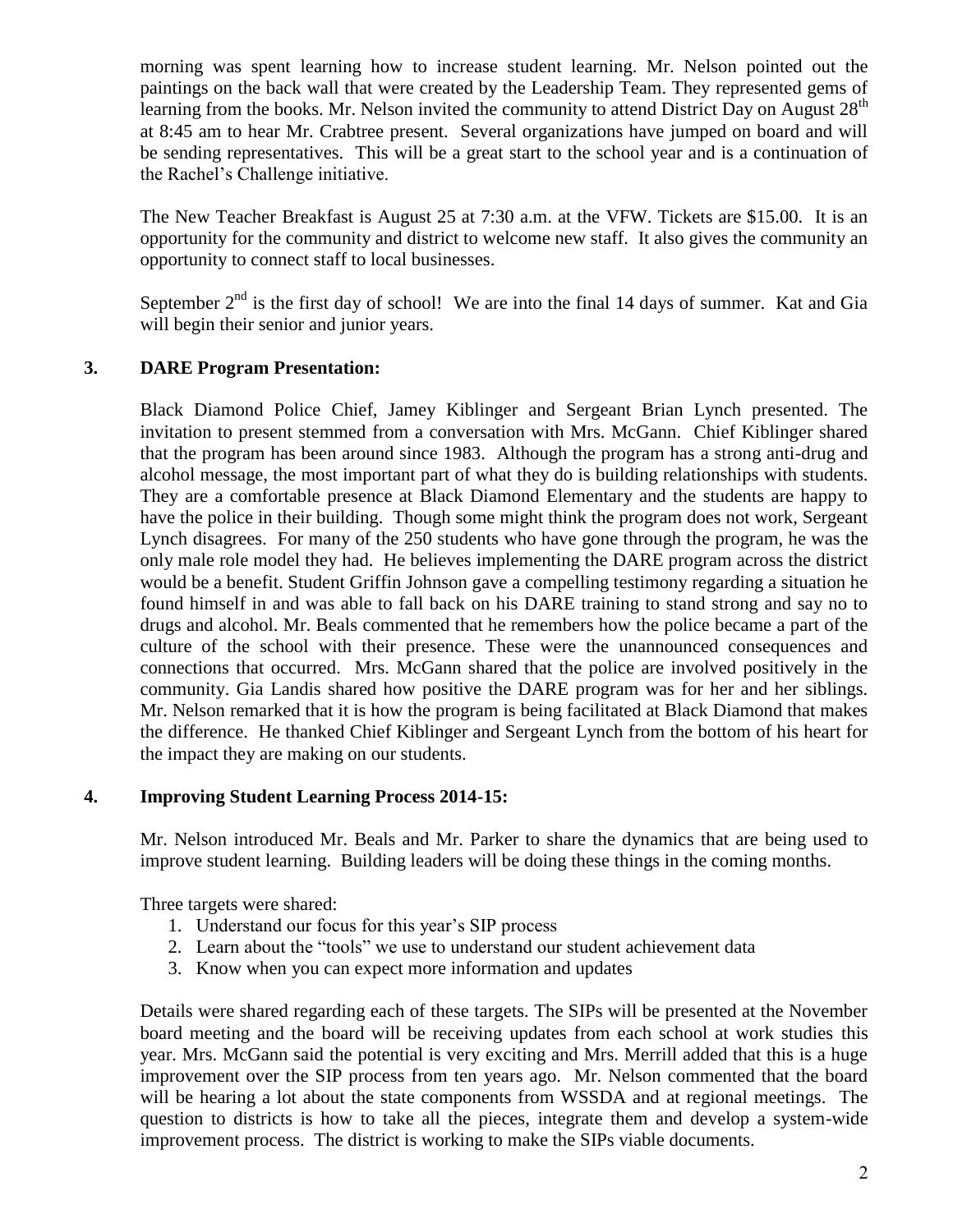### **5. Public Hearing: 2014-15 Budget:**

Mr. Madden presented the 2014-15 budget to the board and reviewed the budget presentation from last month.

Mrs. Schroeder called for public comments three times as required by board policy. No one wished to address the board.

## **6. Facilities Update:**

Mr. Madden focused on Enumclaw High School in his update. He showed a map of the high school and pointed out that there are 70 unrestricted access points, including classroom exterior doors. As a result of the large number of exterior access points, Enumclaw High School is a difficult campus to secure. Mr. Madden then showed the new Auburn High School site map. The school is three stories high with 24 classrooms on each floor. There is one main entrance to the school. At a certain time, the building is locked off and the only entrance to the building is through one of two offices. He shared the concept of a safe building with limited access. Mr. Nelson added that the new Auburn school can lock down certain portions of the building. This is very different from our California style campus. He thanked Mr. Madden for the interesting sound bites and added that it is common for new secondary schools to go to three stories. As we move forward and view the results of the Study and Survey, access points will be an important discussion topic.

Mrs. Schroeder asked if anyone present wished to address the board as a whole to please step forward and state their name and complete an information card for the board secretary. She explained we want to properly record and recognize those who present during the meeting.

## **III — HEARING OF PERSONS DESIRING TO ADDRESS THE BOARD AS A WHOLE**

No one present wished to address the board.

## **IV — ADMINISTRATION/BUSINESS**

### **1. Payroll and Vouchers:**

Mr. Madden presented the list of top ten expenditures in the district as follows: Green River Community College; Muckleshoot Indian Tribe; Food Services of America; Puget Sound Energy; Riverside Publishing; Scholastic, Inc.; City of Enumclaw; Overlake Medical Center; NW ESD 189; and Fairfax Hospital.

Mr. Madden shared a list of the local businesses with which the district did \$8,767 of business in the month of July. The district is pleased to support local businesses and purchase their products.

Mrs. Schroeder reminded the audience that the board receives their packets a week ahead to review and ask any questions regarding the vouchers.

After reviewing all vouchers, Mrs. McGann moved and Mr. Stanwood seconded to approve general fund vouchers in the amount of \$623,233.30; capital projects in the amount of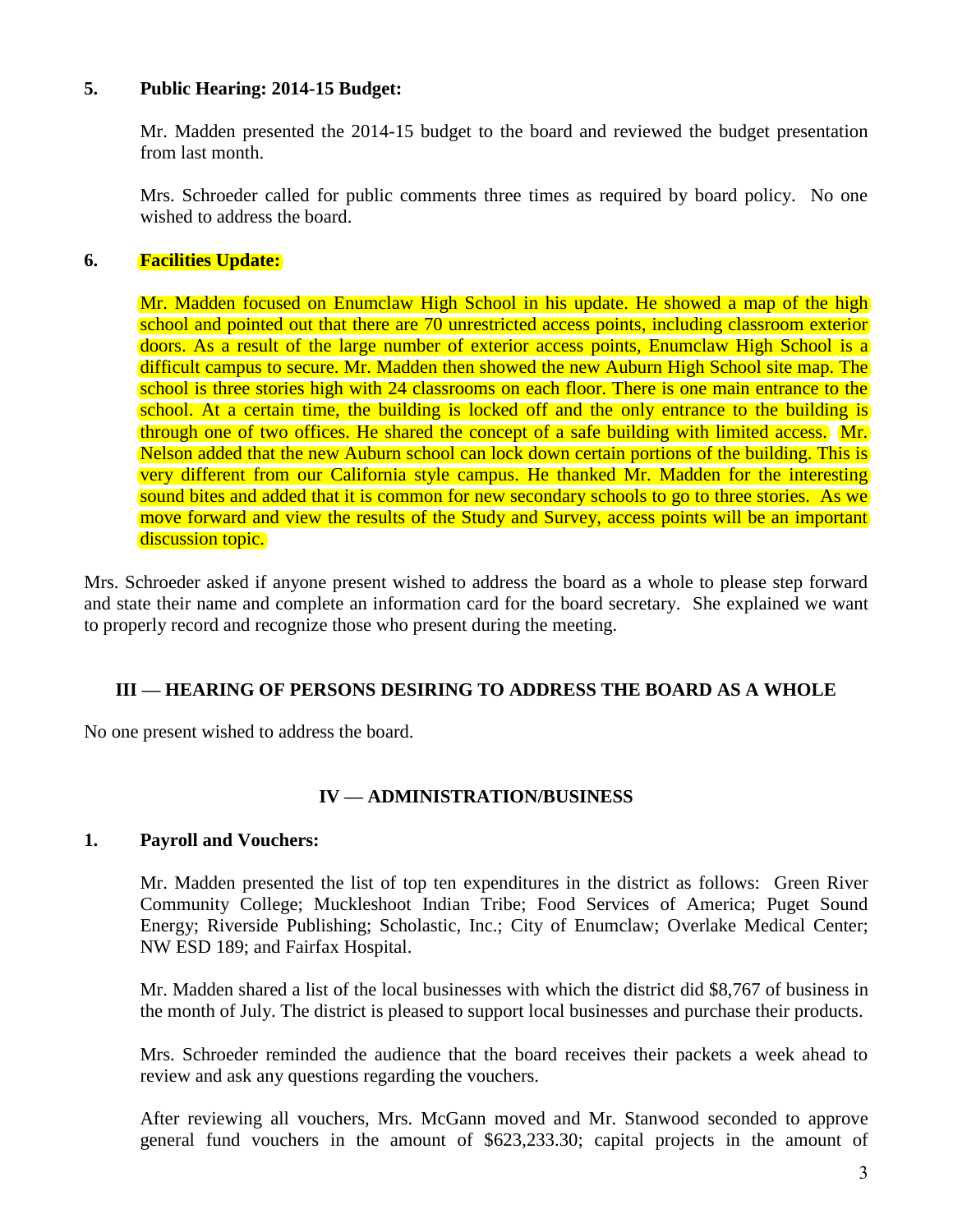\$43,731.74; associated student body fund in the amount of \$25,274.75; private purpose trust fund in the amount of \$2,700.00; and ratification of the general fund payroll warrant for July in the amount of \$3,165,103.24.

Motion carried.

# **2**. **Consent Agenda:**

- **1. Donation of \$500.00 from Allen Una to the EHS Band program**
- **2. Purchase of Video Cameras**
- **3. Personnel Report**

The consent agenda was presented by Mrs. Schroeder. Mrs. Merrill moved and Mrs. McGann seconded to approve the consent agenda.

- 1. Donation of \$500.00 from Allen Una to the EHS Band program
- 2. Purchase of Video Cameras
- 3. Personnel Report

# **Certificated:**

- A. Leave of Absence Hires:
	- 1. Dianne Meints, teacher, EMS, effective 9.2.2014
- B. Leave of Absence:
	- 1. Elisabeth Carlson, .5 teacher, Sunrise, effective 9.2.2014
	- 2. Sara Hartjoy-Greene, .5 teacher, Sunrise, effective 9.2.2014
	- 3. Shelly Henshaw, .5 teacher, Sunrise, effective 9.2.2014
	- 4. Lea Tiger, .15 Title teacher, Sunrise, effective 9.2.2014
- C. Transfer:
	- 1. William Stuenkel, teacher, from EMS to EHS, effective 9.2.2014
- D. Resignation:
	- 1. Matthew Jay Bryant, teacher, Black Diamond, effective 7.30.2014
	- 2. Kendra McCullough, psychologist, Black Diamond/EHS, effective 6.16.2014
	- 3. Andy Means, teacher, EMS, effective 6.16.2014

## **Classified:**

- A. Resignations:
	- 1. Dennis McNeill, driver, transportation, effective 6.16.2014
	- 2. John Bloomer, technology, DO, effective 8.8.2014 (revised end date)
	- 3. Kelly Scott, paraeducator, Southwood, effective 8.5.2014
	- 4. Meredith Willis, paraeducator, EMS, effective 8.6.2014
- B. Retirement:
	- 1. Edward Harmon, driver, transportation, effective 6.16.2014
	- 2. Connie Wilson, custodian, TMMS, effective 12.31.2014

## **Supplemental:**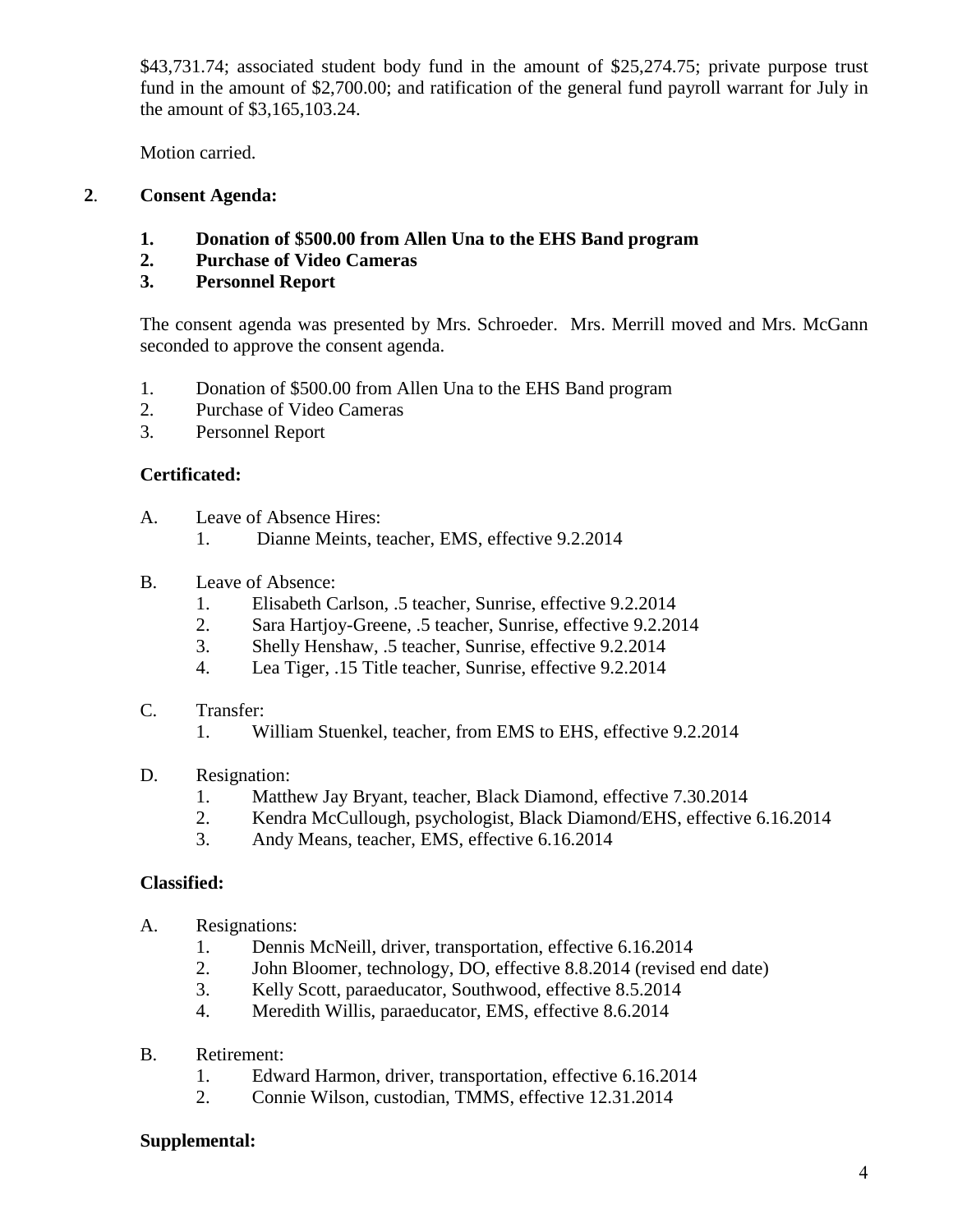- A. New Hire:
	- 1. Jesse Nitz, head boys swim coach, EHS, effective 11.17.2014

Motion carried.

## **3. Career and Technology Education Plan and Review:**

Enumclaw High School CTE Director, Kevin Smith, presented the CTE Plan and Review. Mr. Smith shared a PowerPoint with an overview of how the program supports all students; recent new courses including Robotics; the success of the Skills for Success class; cross crediting; and college credits. He also shared that the program has been awarded grants which have enhanced the program. Mr. Smith shared a report that shows the program met or exceeded in all areas.

Mr. Nelson commented that the excitement and enthusiasm in Mr. Smith are evident and asked Mr. Smith to share the new adventure upon which he is embarking. Mr. Smith stated that he took over the CTE program in 2006 and Mr. Kristof was his mentor for a year. It was a wonderful experience. Mr. Smith shared that he has applied for a CTE Director Internship through OSPI. It is a one-year program. Mrs. Merrill thanked him for being willing to do that.

Mrs. Merrill moved and Mrs. McGann seconded a motion to approve the 2014-15 CTE Plan.

Motion carried.

## **4. Text Adoptions:**

Mr. Parker, Director of Curriculum and Instruction, stated that he is requesting board approval of the text adoptions he presented last month as follows:

The following texts were presented:

- College German: Kontakte, 7th Ed. (2013)
- College Spanish: Gente: Nivel Biasico,  $3<sup>rd</sup>$  Ed. (2012)
- Materials Science: Elementary Materials Science (2013)
- AP Psychology: Psychology for AP, 2nd Ed.
- AP Environmental Science: Environmental Science for AP
- Computer Science: Exploring Computer Science Version 5.0 (Code.org curriculum)
- English 1-2, 3-4, 5-6, 7-8: SpringBoard Common Core English Language Arts (2014)
- ELA K-5th Writing: Lucy Calkins Units of Study in Opinion, Information and Narrative Writing (2013)

These eight program adoptions have been available for board and public review in the board room the past month.

Mrs. McGann moved and Mrs. Merrill seconded to approve the text adoptions as presented.

Motion carried.

## **5. First Reading:**

Policy 6580: Use of Video Cameras Policy 6608: Video Cameras on School Buses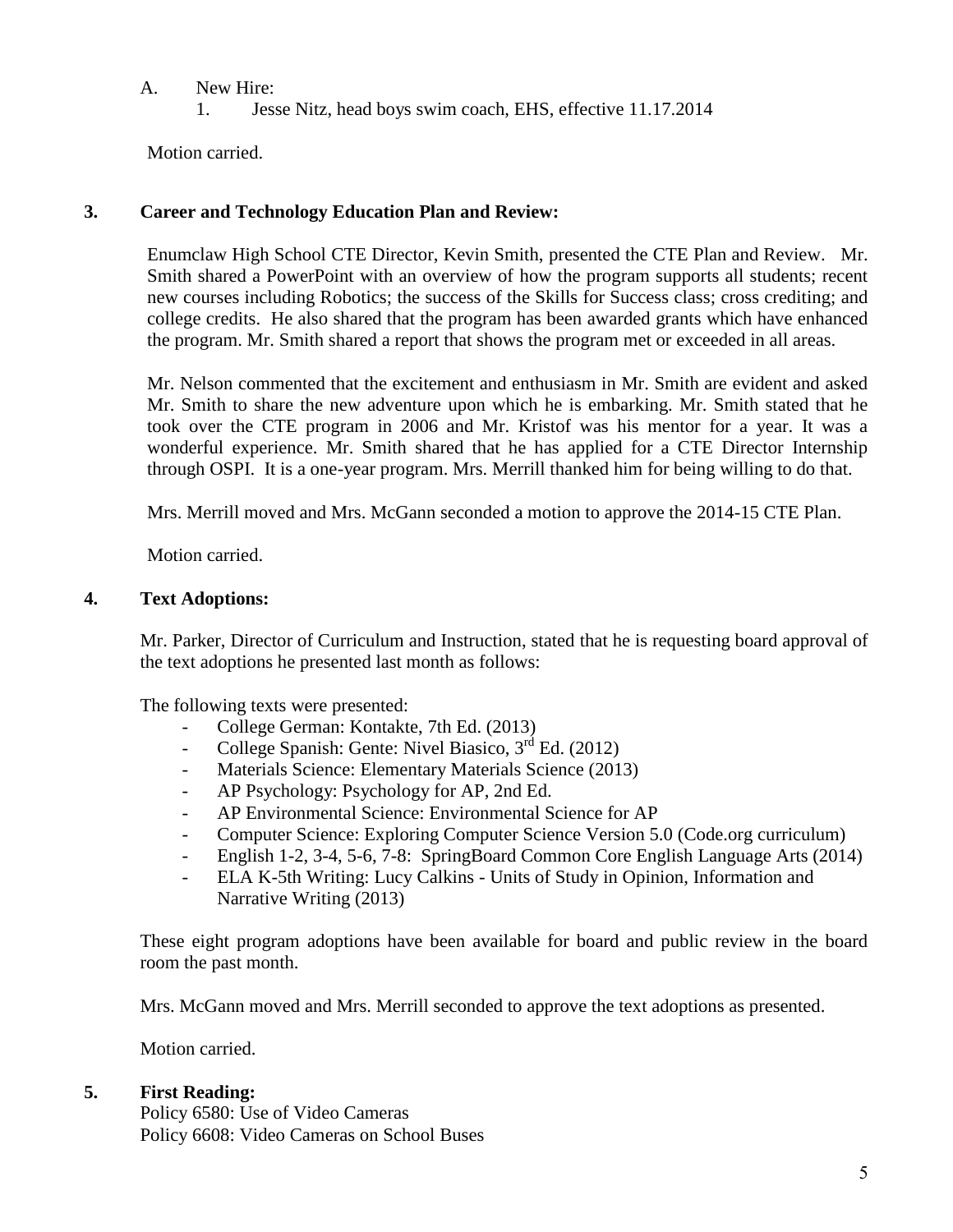Mr. Nelson presented one policy to implement and one to delete. Mr. Madden and Mr. Beals have been working on a plan to install video cameras at the secondary schools. The district needs a good, solid policy in place. This policy was vetted by the Risk Pool and includes the use of cameras on school buses making policy 6608 redundant. This is for first reading and information only.

## **6. Second Reading:**

Policy 1400: Meeting Conduct, Order of Business and Quorum Policy 1420: Proposed Agenda and Consent Agenda Policy 1805: Open Government Trainings Policy 2102: Educational Opportunities for Military Children Policy 2161: Special Education and Related Services for Eligible Students Policy 2190: Highly Capable Programs Policy 3120: Enrollment Policy 3418: Response to Student Injury or Illness Policy 5409: Unpaid Holidays for Reason of Faith or Conscience Policy 6605: Student Safety Walking to School and Riding Buses Policy 5402: Maternity Leave

Mr. Nelson presented the policies for adoption that were shared last month. He heard no concerns from the board or public and requested approval of the policy changes.

Mrs. Merrill moved and Mrs. McGann seconded to approve the policies as presented.

Motion carried.

## **7. Resolution # 1009: Policy 5409:**

Policy 5409 was just passed by the board. State law requires that the board pass a resolution stating the policy has been implemented.

Mrs. Merrill moved and Mr. Stanwood seconded to approve Resolution # 1009: Policy 5409.

Motion carried.

### **8. Resolution # 1010: 2014-15 Budget:**

Mrs. McGann moved and Mrs. Merrill seconded to approve Resolution **#** 1010: 2014-15 Budget. Mr. Nelson expressed his appreciation to the business department and Mr. Madden for their hard work.

Motion carried.

## **9. Resolution # 1011: Authorizing Superintendent to Enter into Contract for Architectural Services:**

Mr. Nelson shared that the district will enter into contract with the NAC architecture firm to review the proposed school sites related to the master planned developments in the City of Black Diamond. He requested board approval of this resolution.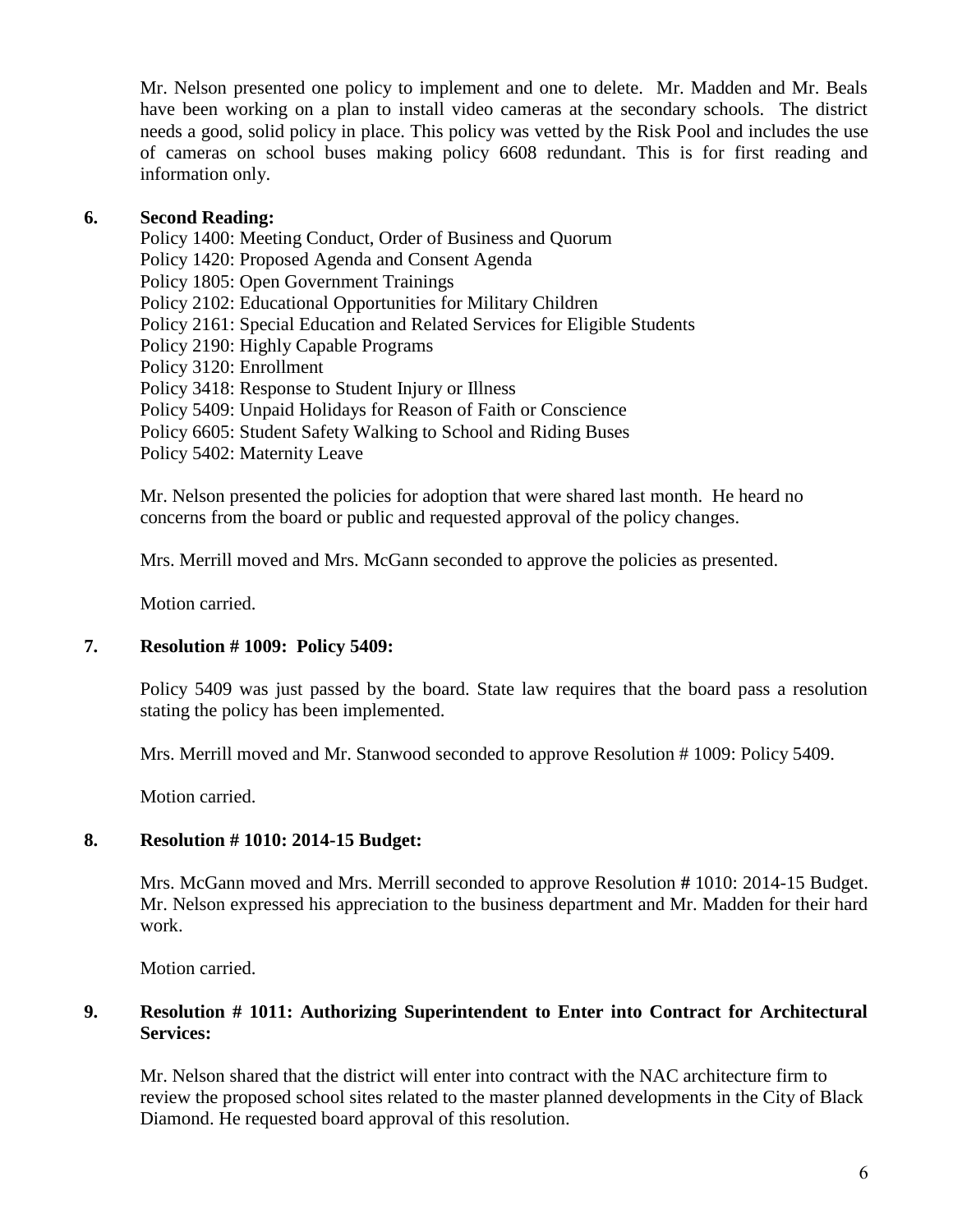Mrs. McGann moved and Mrs. Merrill seconded to approve Resolution **#** 1011: Authorizing Superintendent to Enter into Contract for Architectural Services.

Motion carried.

## **10. Resolution # 1012: Requesting Review by the Health Care Authority to Participate in Washington State Insurance Plans:**

Mr. Nelson stated that the district is always looking for new and better ways to help employees. Mr. Madden shared that through our broker, healthcare plans are selected. Decisions are made after being reviewed by the benefits committee. The committee looks for the best programs at the best premiums. One of the options is PEBB. In order to participate, a resolution is required. Each year, more time is being spent time analyzing the options. Many have invested time to find the best plan.

Mrs. Merrill moved and Mr. Stanwood seconded to approve Resolution **#** 1012: Requesting Review by the Health Care Authority to Participate in Washington State Insurance Plans.

Motion carried.

## **11. General Fund Report:**

Mr. Madden presented the general fund report. 83.31% of the 2013-14 budget has been expended with 87.98% of revenues received. Mr. Madden shared graphs depicting the revenue and expenditure history.

The beginning of the year fund balance was \$7,815,593.32. Total resources available: \$47,022,222.46. Expenditures to date: \$39,275,209.13. Reserved grant carry-over: \$200,000.00; reserved inventory – commodities carried over: \$28,218.00; reserve of 5% per board policy: \$2,357,202.00; and Capital Projects: \$287,522.00. Unreserved ending fund balance: \$4,874,071.33.

Capital Projects beginning fund balance was \$554,405.84 with an ending balance of \$363,569.78.

The Debt Service Fund beginning fund balance was \$3,276,278.81 with an ending balance of \$3,461,789.62.

ASB Fund beginning fund balance was \$342,371.14 with an ending balance of \$403,673.82.

Transportation Fund beginning fund balance was \$171,410.05 with an ending balance of \$172,192.42.

Mrs. Schroeder asked Mr. Nelson if an executive session was necessary. Mr. Nelson stated that no executive session was needed.

## **V — EXECUTIVE SESSION**

No need for an executive session.